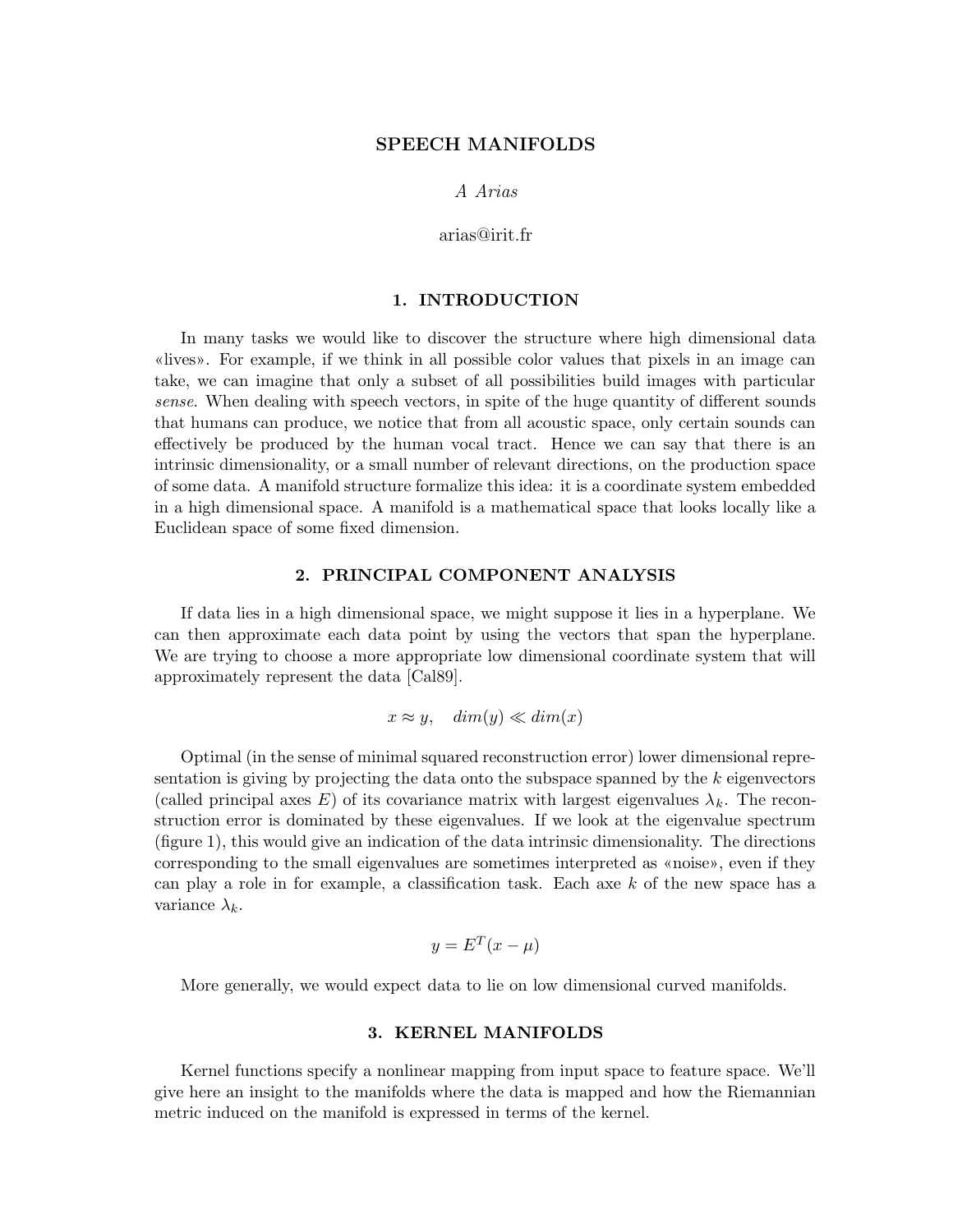

Fig. 1. PCA analysis of MFCC vectors from a sentence in english (reduction from 48 to 3 dimensions). Intrinsic dimensionality seems to be 5.

The use of kernel functions in support vector classification and regression is interpreted as a projection of original data from a d-dimensional space  $\boldsymbol{L}$  to a «high dimensional» space **H**. Suppose that your data are vectors in  $\mathbb{R}^2$  and you choose  $K(x_i \cdot x_j) = (x_i \cdot x_j)^2$ . Then we find the mapping from  $\mathbb{R}^2$  to  $\mathbb{R}^3$  such that  $(x_i \cdot x_j)^2 = \Phi(x_i) \cdot \Phi(x_j)$ .

$$
\Phi(x) = \begin{pmatrix} x_1^2 \\ \sqrt{2}x_1x_2 \\ x_2^2 \end{pmatrix}
$$

Figure 2 shows how to think of this mapping: the image  $\Phi(x)$  may live in a space of very high dimension, but is just a surface  $S$  whose intrinsic dimension is that of x. The mapping  $\Phi$  and the space **H** are unique for a given kernel. **H** is a linear space, with an inner product defined and complete with respect to the corresponding norm (any Cauchy sequence of points converges to a point in the space). The properties of valid kernel functions are given by Mercer's conditions.

There are three measures of distance on  $S$ . The first case considers the distance measured along the surface itself using the Riemmannian metric on  $S$ . The second case is the Euclidean distance measured between the two points in  $\boldsymbol{H}$ . In this case the line joining two distance points will in general leave the surface S. The third case considers projections from the surface along some hyperplane in  $\bm{H}$ , and it is the distance used in support vector classification.

A Riemannian metric defines a metric such that the distance between two points along a path lying in S and parameterized by  $t \in [t_0, t_1]$  is given by a path integral.

For any positive kernel, the image  $S$  of the mapping will be a Riemannian manifold. All intrinsic geometrical properties of  $S$  can be derived once we know the Riemannian metric induced by the embedding of  $S$  in  $H$ . The Riemannian metric can be defined by a symmetric metric tensor  $g_{\mu\nu}$ . The line element on **S** can be written (dx represent a small but finite displacement in  $\bm{L}$ :

$$
ds^2 = || \Phi(x + dx) - \Phi(x) ||^2
$$
  

$$
ds^2 = K(x + dx, x + dx) - 2K(x, x + dx) + K(x, x)
$$
  

$$
ds^2 = ((1/2)\partial_{x_\nu}\partial_{x_\mu}K(x, x) - \partial_{y_\nu}\partial_{y_\mu}K(x, y))_{y=x}dx^\mu dx^\nu
$$
  

$$
ds^2 = g_{\mu\nu}dx^\mu dx^\nu
$$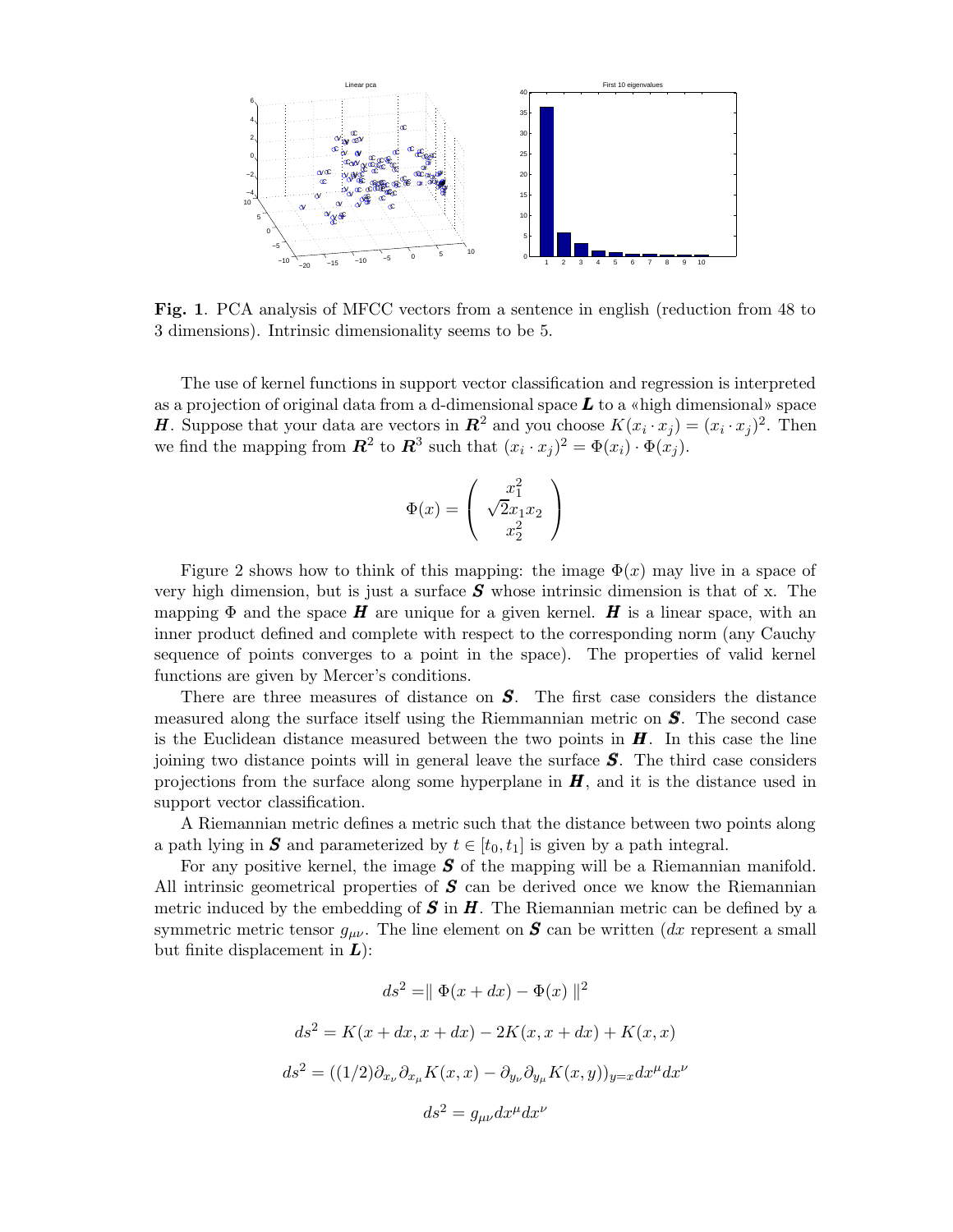

Fig. 2. 2D  $\rightarrow$  3D data projection for classification using a polynomial kernel function.

Example: Suppose  $\Phi$  is the map from the line segment onto the circle of radius r:  $\Phi:[0,2\pi)\rightarrow \mathbf{S}^1.$ 

$$
\Phi: \theta \to \left(\begin{array}{c} r\cos\theta \\ r\sin\theta \end{array}\right), \ r \text{ fixed}
$$

Then

$$
K(\theta, \theta') = r^2(\cos \theta \cos \theta' + \sin \theta \sin \theta') = r^2 \cos(\theta - \theta')
$$

and

$$
ds^{2} = \{(1/2)\partial_{\theta}^{2}K(\theta,\theta) - \partial_{\theta'}\partial_{\theta'}K(\theta,\theta')\}_{\theta=\theta'}d\theta^{2}
$$

$$
ds^{2} = r^{2}d\theta^{2}
$$

We do not need to know the explicit mapping  $\Phi$  to construct  $g_{\mu\nu}$ ; it can be written solely in terms of the kernel. For kernels that are functions only of dot products between points in  $\mathbf{L}$   $(K(x, y) = K(x \cdot y))$ , the general expression for the Riemmannian metric is [Bur98]:

$$
g_{\mu\nu} = \delta_{\mu\nu} K'(\|x\|^2) + x_{\mu} x_{\nu} K''(\|x\|^2)
$$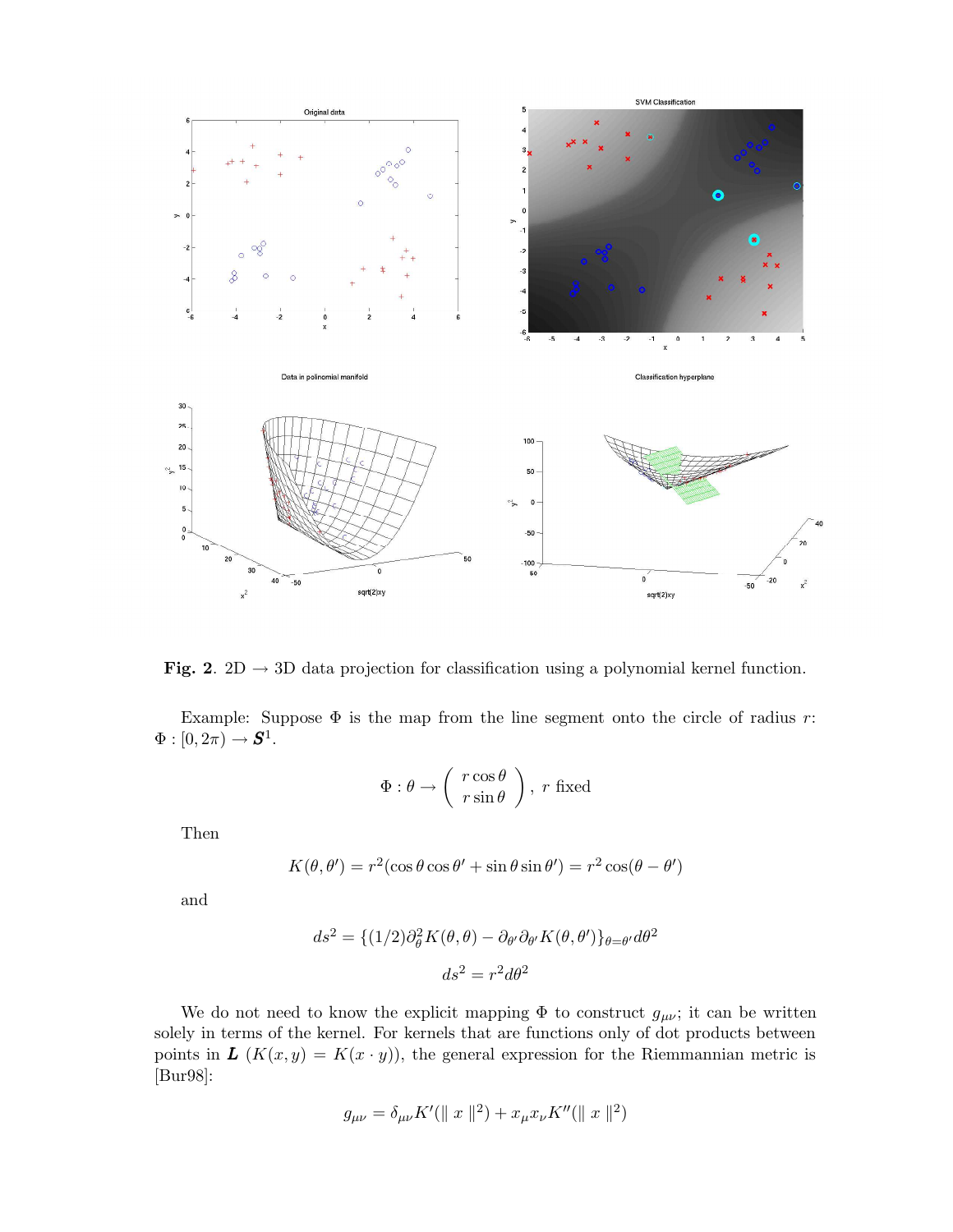where the prime denotes derivative with respect to the argument  $||x||^2$ . For homogeneous polynomial kernels of type  $K(x, y) = (x \cdot y)^p$  (for which  $\Phi$  is a polynomial map),  $g_{\mu\nu}$  is:

$$
g_{\mu\nu} = \delta_{\mu\nu} p(||x||^2)^{p-1} + x_{\mu} x_{\nu} p(p-1)(||x||^2)^{p-2}
$$

and the Riemann curvature:

$$
\Gamma^p_{\mu\nu}=\frac{p-1}{\|x\|^2}\left(x_\mu\delta_{p\nu}+x_\nu\delta_{p\mu}-\frac{x_\mu x_\nu x_p}{\|x\|^2}\right)
$$

For  $p = 2$  and  $\dim(L) = 2$  the surface generated is that of figure 2(c). For Gaussian Radial Basis Function kernels,  $K = \exp[-||x-y||^2/2\sigma^2]$ , the metric tensor becomes  $g_{\mu\nu}$  $\delta_{\mu\nu}/\sigma^2$ . In this case the embedding space is infinite, and even if the surface **S** looks like a sphere since  $|| \Phi(x) ||^2 = 1 \forall x \in L$ , and the manifold  $S$  is a dim(L) manifold, S is certainly not a dim $(L)$ -sphere.

#### 3.1. Spherical normalisation of polynomial kernels

When using polynomial kernels, some values increase significantly, especially if the degree becomes large. A solution to alleviate this is to normalise the lengths of feature vectors with its Euclidean norm and constraint the dot products to the range  $-1 \leq \overline{x} \cdot \overline{y} \leq$ +1. However, this results in information loss and certain classification ambiguity. One alternative normalisation, with less information loss, can be achieved adding one dimension to the original space.

Consider the mapping from a 2D plane to a 3D unit sphere illustrated in figure 3. The new vectors representing the data are the unit vectors from the centre of the sphere to its surface. Mapping a plane onto a sphere's surface may be achieved by many different projections and can be generalised to arbitrary dimensions. The figure 3 shows an azimuthal projection, the modified stereographic projection [Wan03].

The mapping is achieved by augmenting the vectors with a constant  $d$ , and normalising the new vector by its Euclidean length (figure 4). Substituting the length normalised vectors into the polynomial kernel expression we get the spherically normalised polynomial kernel. The constant  $d$  is the shortest distance from the origin of the hemisphere to the input hyperplane. It determines how the data should be distributed on the sphere.

$$
x' = \frac{1}{\sqrt{x^2 + d^2}} \begin{bmatrix} x \\ d \end{bmatrix}
$$

$$
K_{sphnorm}(x', y') = \frac{1}{2^n} \left( \frac{x \cdot y + d^2}{\sqrt{(x \cdot x + d^2)(y \cdot y + d^2)}} + 1 \right)^n
$$

The extra dimension may be added in input space or, if we are using an explicit polynomial expansion, in feature space.

## 4. KERNEL PCA

We saw that linear PCA attempts to provide us with a set of orthogonal axes along which we can project our data, capturing most of data's variance with just the first few axes of the new space. Kernel PCA relies on the utilisation of kernel functions to perform PCA in  $\bm{H}$ . We should remember two things [SS02]: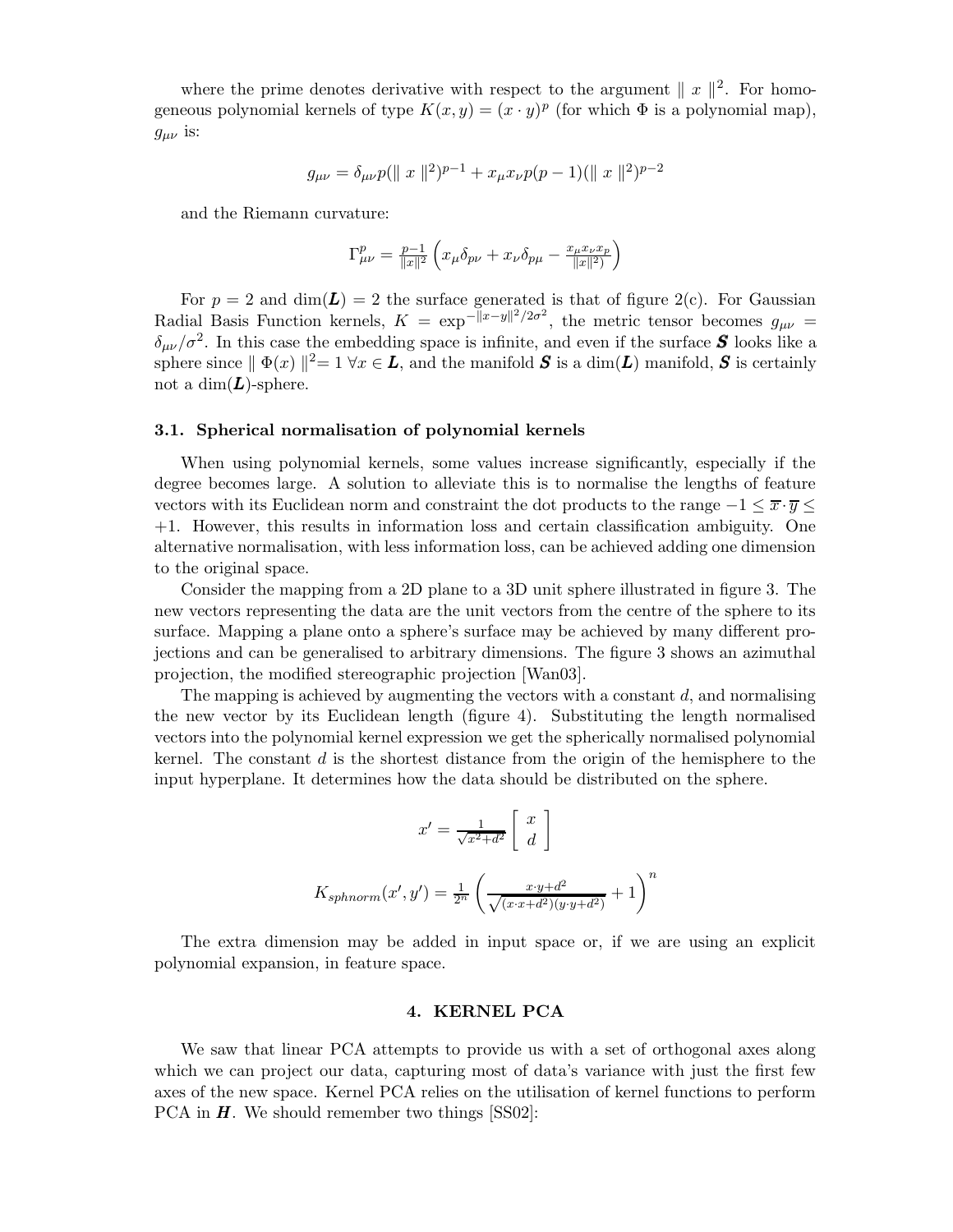

Fig. 3. 2D  $\rightarrow$  3D modified stereographic data projection.

- 1. VC theory shows that under some conditions, mappings  $\Phi$  to high dimensional spaces provides great classification power (specially when the number of dimensions in the expansion is larger than the number of training vectors).
- 2. A kernel function  $k(x_i, x_j)$  such that  $x_i, x_j \in \mathbf{R}^d$ ,  $k(x_i, x_j) = \Phi(x_i) \cdot \Phi(x_j)$  avoid us to compute this high dimensional mapping explicitly and is applicable when an algorithm depends only on dot products.

The covariance matrix of the mapped data in feature space is:

$$
C = \frac{1}{m} \sum_{i=1}^{m} (\Phi(x_i) - \mu)(\Phi(x_i) - \mu)^T
$$

Where  $\mu = \frac{1}{m} \sum_{i} \Phi(x_i)$ . We are looking for the eigenvector solutions v.



Fig. 4. Stereographic data projection.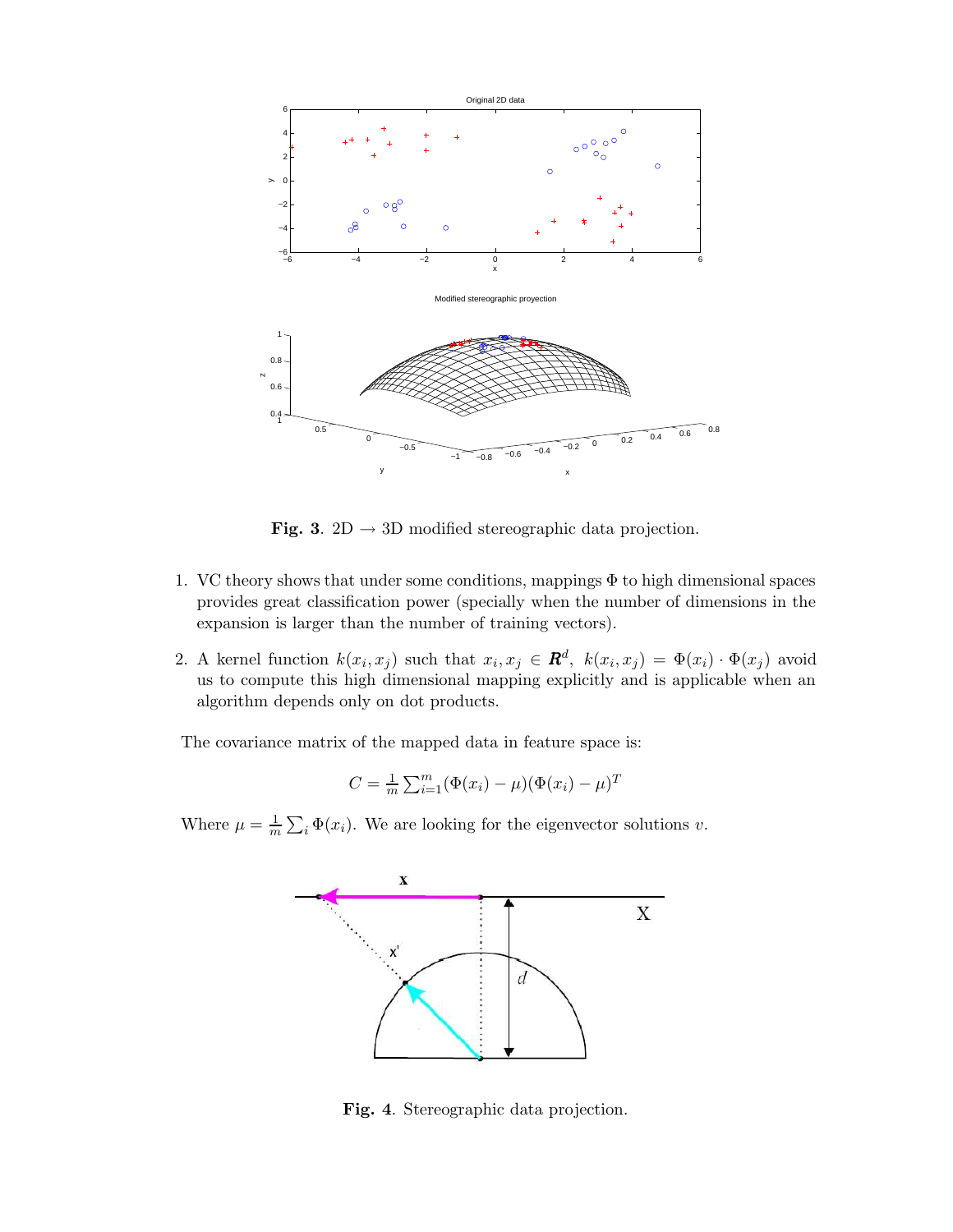$Cv = \lambda v$ 

There is a close relationship between the covariance matrix of «centered» data C and the kernel matrix K of X [STC04]. X is a  $m \times N$  matrix of vectors in feature space  $(m = number of vectors, N = dimensions in feature space)$ . If u is an eigenvector of mC and v is an eigenvector of  $K$ :

 $u = \lambda^{-1/2} X'v$  and  $v = \lambda^{-1/2} Xu$ .  $\lambda$  is an eigenvalue of K and mC.

We have then a representation for the jth eigenvector  $u_j$  of  $mC$  with the coefficients given by the corresponding eigenvector  $v_j$  of K scaled by  $\lambda_j^{-1/2}$ ,

$$
u_j = \lambda^{-1/2} \sum_i^m (v_j)_i \Phi(x_i) = \sum_i^m \alpha_i^j \Phi(x_i)
$$

 $\alpha^{j} = \lambda_{j}^{-1/2} v_{j}$ . If we wish to compute the projection of a new data point  $\Phi(x)$  onto the direction  $u_j$ ,

$$
P_{u_j} = u'_j \Phi(x) = \left\langle \sum_i^m \alpha_i^j \Phi(x_i), \Phi(x) \right\rangle = \sum_i^m \alpha_i^j k(x_i, x)
$$

Pseudo-code of the Kernel PCA algorithm:

Calculate 
$$
K_{ij} = k(x_i, x_j)
$$
,  $i, j = 1...m$   
Center  $K_{ij}$   
 $[V, \Lambda] = eig(K)$   
 $\alpha^j = \frac{1}{\sqrt{\lambda_j}} v_j$ ,  $j = 1...k$   
 $\widetilde{x}_i = \left(\sum_{i=1}^m \alpha_i^j k(x_i, x)\right)_{j=1}^k$ 

Kernel PCA has the computational limitation of having to compute eigenvectors for matrices of size  $m \times m$ , but this can be addressed using the Nyström method for approximating the eigenvectors of a large Gram matrix (see appendix A).



Fig. 5. Kernel PCA analysis of MFCC vectors from a sentence in english (non-linear reduction from 48 to 3 dimensions). Labelling of points shows the phonetic structure of the projection, with silences in one side in opposition to vowels. Consonant units are placed in the middle.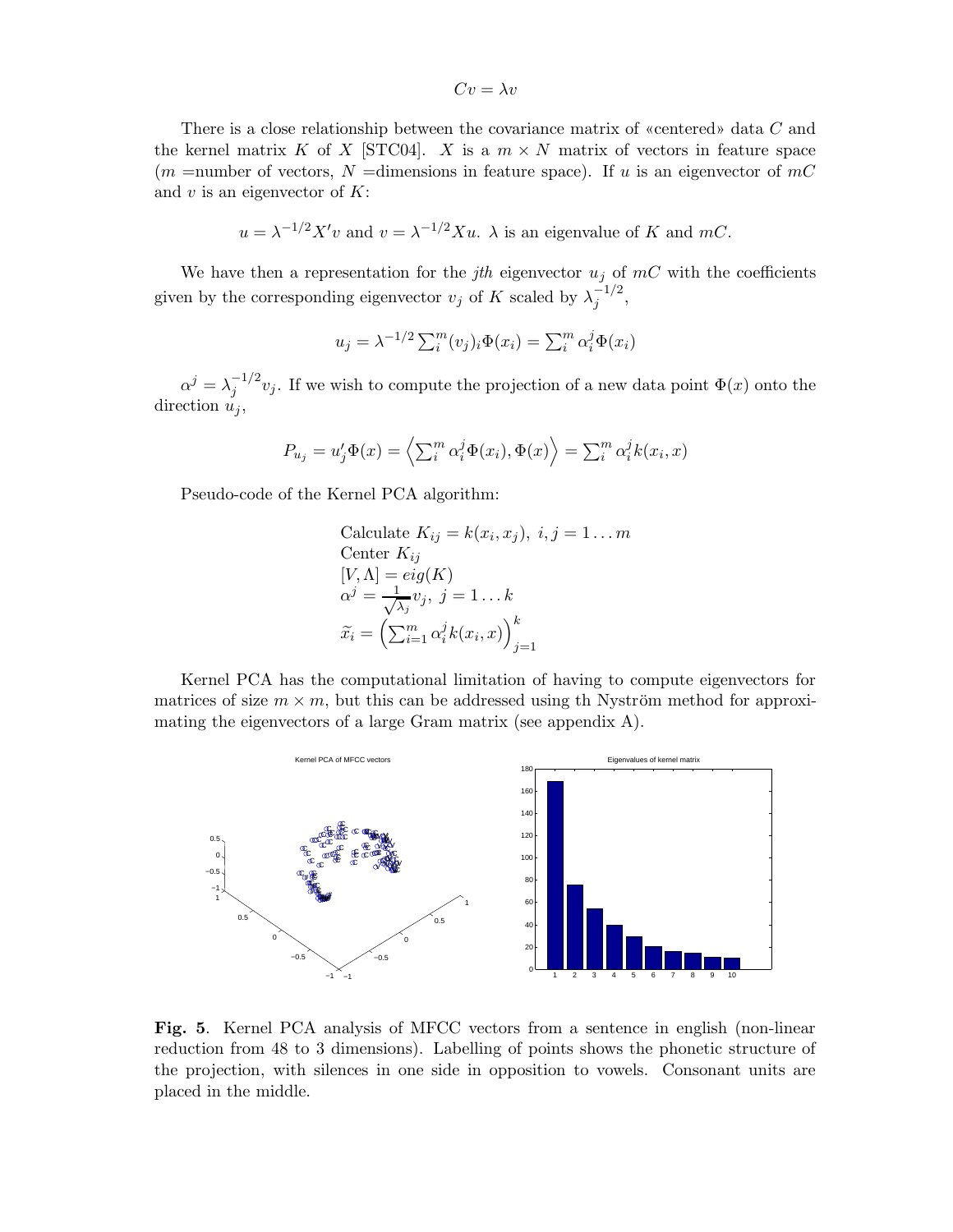#### 5. SPECTRAL CLUSTERING

Spectral methods for clustering have emerged recently. Their results are close to human experience because they create clusters that do not form convex regions in the space. They use eigenvectors of a matrix derived from the distance between points to help determine the partitions. Several algorithms have been proposed using eigenvectors in different ways. In [NJW01], a spectral relaxation is proposed to solve the k-way graph normalized cut problem. An affinity matrix A (nonnegative and symmetric) is built to represent the distance between points. If D is the diagonal matrix whose  $(i,i)$  entry is the sum of the entries of row  $i$  in matrix  $A$ , the top  $k$  eigenvectors of the Laplacian,

$$
L = D^{-1/2}AD^{-1/2}
$$

are clustered via K-means algorithm to compute a discrete partitioning of the points. These eigenvectors can be interpreted as a reduced dimension representation of the original samples.

The informal explanation of the algorithm is to consider the «ideal» case where 1) the vectors are ordered according to which cluster they are in and 2) the clusters are infinitely far apart from each other. In this case  $\tilde{A}$  is block diagonal and each block  $A^{ii}$  represents the intra-cluster affinities for cluster  $i$ . For three clusters,

$$
\tilde{A} = \begin{bmatrix} A^{11} & 0 & 0 \\ 0 & A^{22} & 0 \\ 0 & 0 & A^{33} \end{bmatrix} ; \quad \tilde{L} = \begin{bmatrix} \tilde{L}^{11} & 0 & 0 \\ 0 & \tilde{L}^{22} & 0 \\ 0 & 0 & \tilde{L}^{33} \end{bmatrix}
$$

Since  $\tilde{L}$  is block diagonal, its eigenvalues and eigenvectors are the union of the eigenvalues and eigenvectors of its blocks padded appropriately with zeros. If we take the principal normalized eigenvector of block  $\tilde{L}^{ii}$ , we'll have the  $n \times 3$  matrix Y.

$$
\tilde{Y} = \left[ \begin{array}{c} \tilde{Y}^1 \\ \tilde{Y}^2 \\ \tilde{Y}^3 \end{array} \right] \quad = \quad \left[ \begin{array}{ccc} v_1^{(1)} & 0 & 0 \\ 0 & v_1^{(2)} & 0 \\ 0 & 0 & v_1^{(3)} \end{array} \right]
$$

Each row  $Y_j$  will correspond to the true clustering of original data. In the general case there are not infinite distances between clusters, but we still hope to recover a stable cluster configuration. Matrix perturbation theory states that the choice of the first eigenvectors from the example will be a good approach if the difference between 3rd and 4th eigenvalue of  $L$  is large. The difference between two eigenvalues is called the *eigengap*.

According to graph theory, we can consider the cloud of vectors as a graph  $G =$  $(V, E, A)$  where V is the set of vertices, E is the set of edges connecting vertices, and A is an edge affinity matrix, non negative and symmetric. Suppose two clusters  $a \cup b = V$ ,

 $links(a, b) = \sum_{i \in a, j \in b} A(i, j)$  is the sum of weights between a and b

if we normalize with respect to the «total weight» of each cluster,

$$
normalinkratio(a, b) = \frac{links(a, b)}{links(a), links(b)}
$$

We wish to find a and b such that normlinkratio(a, b) is minimized. For a k-way partitioning of the vertices, the problem to solve is,

$$
\min \frac{1}{k} \sum_{j=1}^{k} normalinkratio(V_j, V \setminus V_j)
$$

which is a NP-hard problem, solved approximately by the Laplacian presented before.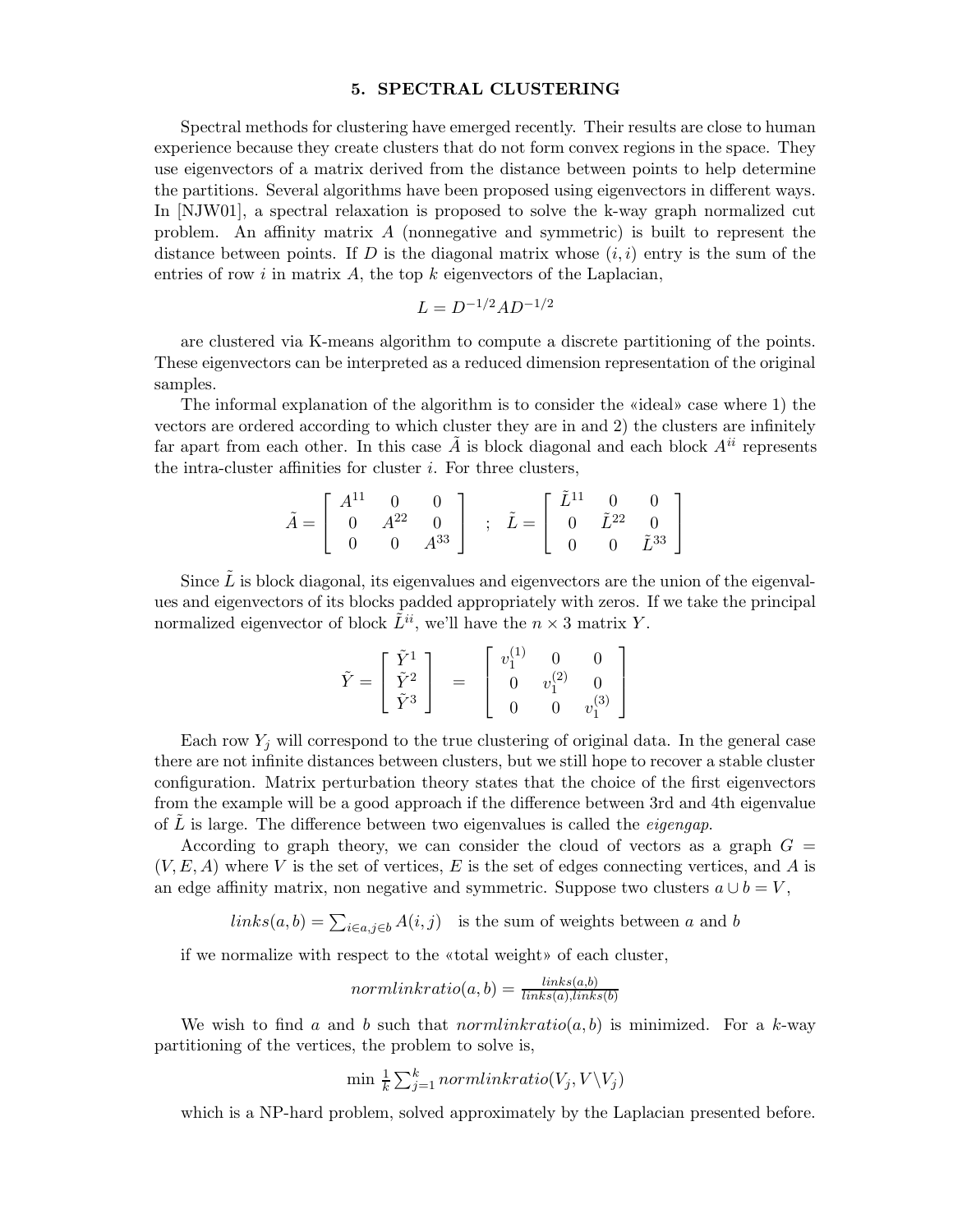

Fig. 6. Spectral clustering of MFCC vectors from a sentence in english (non-linear reduction from 48 to 3 dimensions). Color of points shows the phonetic structure of the projection (silences in one side in opposition to vowels). Consonant units are placed in the middle.

## 6. REFERENCES

- [Bur98] C. Burges. Geometry and invariance in kernel based methods. In Advances in Kernel Methods. MIT Press, 1998.
- [Cal89] Calliope. La parole et son traitement automatique. Masson, Paris, France, 1989.
- [FBCM04] C Fowlkes, S. Belongie, F. Chung, and J. Malik. Spectral grouping using the nyström method. In IEEE Transactions on pattern analysis and machine intelligence, volume 26, February 2004.
- [NJW01] A. Ng, M. Jordan, and Y. Weiss. On spectral clustering: Analysis and an algorithm. In Advances in Neural Information Processing Systems, 2001.
- [SS02] B. Schölkopf and A. Smola. *Learning with Kernels*. MIT Press, Cambridge, MA, 2002.
- [STC04] J. Shawe-Taylor and N. Cristianini. Kernel Methods for Pattern Analysis. Cambridge University Press, UK, 2004.
- [Wan03] V. Wan. Speaker Verification using Support Vector Machines. PhD thesis, University of Sheffield, 2003.

# Appendix A. The Nyström Method

If  $K \in M_n$  and the rank of K is  $r \ll n$ . Nyström method gives a way of approximating the eigenvectors and eigenvalues of  $K$  using those of a small submatrix  $A$ . If  $A$  has rank r, then the decomposition is exact.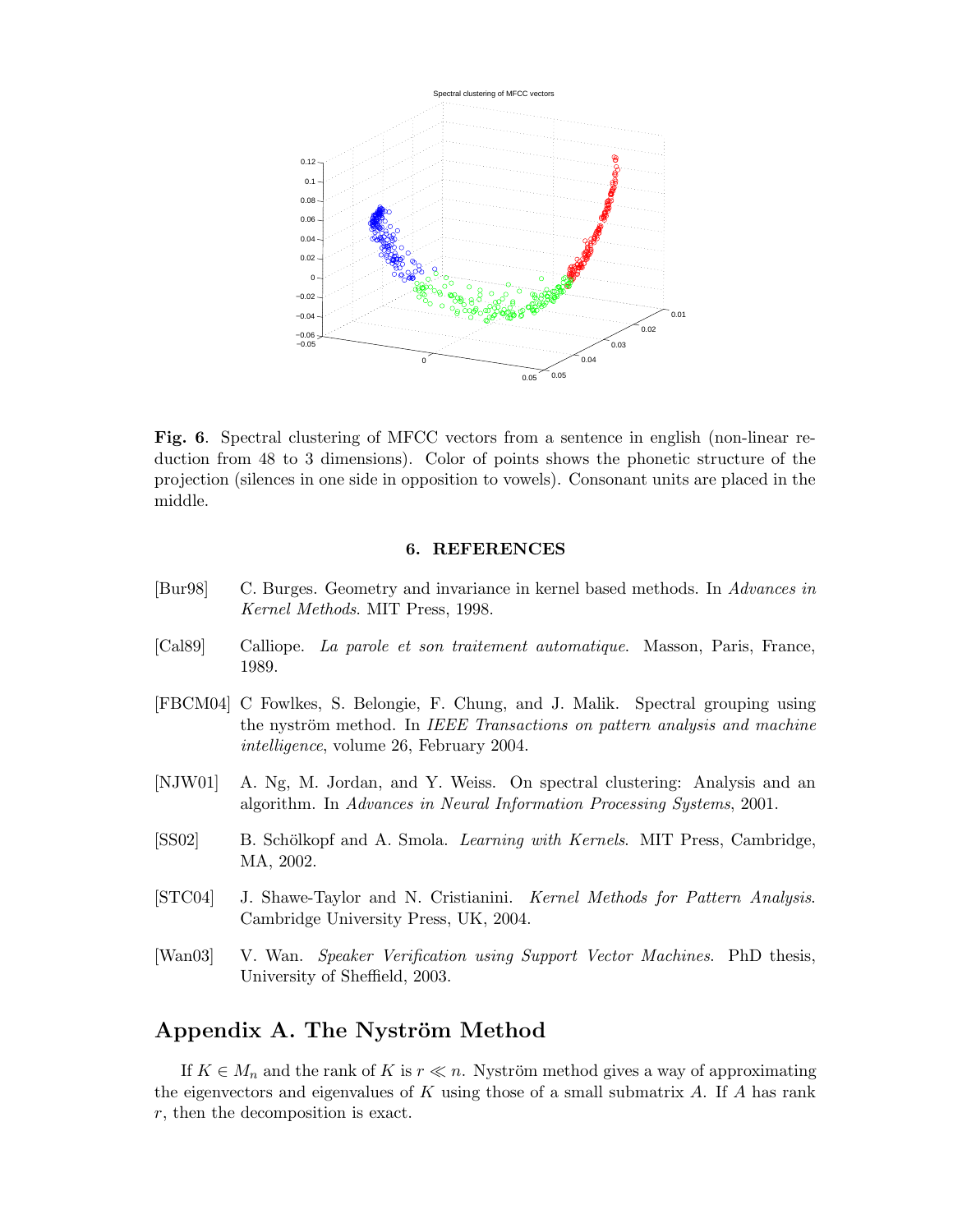The Nyström method is a technique for finding numerical approximations to eigenfunction problems of the form:

$$
\int_a^b k(x, y)u(y)dy = \lambda u(x)
$$

The integral is approximated using the quadrature rule:

$$
\frac{1}{m}\sum_{i=1}^{m}k(x,x_i)u(x_i) \approx \lambda u(x)
$$

A is a  $r \times r$  matrix of affinities between r sample points with diagonalization  $A = U \Lambda U'$ . Let B represent the  $r \times m$  matrix affinity between the  $x_r$  sample points and  $x_m$  remaining points. The matrix form of the Nyström extension for  $u(x)$  is then  $B<sup>T</sup> U \Lambda<sup>-1</sup>$ , wherein  $B<sup>T</sup>$ corresponds to the interpolation weights  $k(x, x_i)$ , U to  $u(x_i)$  and  $\Lambda^{-1}$  to  $1/\lambda_i$ .

To understand the nature of Nyström extensions, we can see it as a matrix completion. Suppose that  $K_{mm}$  has rank  $r < m$ . If  $n = m - r$ , K can be written:

$$
K_{mm} = \left[ \begin{array}{cc} A_{rr} & B_{rn} \\ B_{nr}^T & C_{nn} \end{array} \right]
$$

B contains the weights from the original samples to the rest, and C contains the weights between all remaining points. Since A is full rank, the r rows  $[A_{rr}, B_{rn}]$  are linearly independent, and since K is of rank r, the n rows  $[B_{nr}^T C_{nn}]$  can be expanded in terms of them.

To approximate eigenvectors of  $K_{mm}$ , Nyström extension gives:

$$
V = \left[ \begin{array}{c} U \\ B^T U \Lambda^{-1} \end{array} \right]
$$

K can be written in the form:

$$
K = V\Lambda V^T = \begin{bmatrix} U \\ B^T U \Lambda^{-1} \end{bmatrix} \Lambda \begin{bmatrix} U & \Lambda^{-1} U^T B \end{bmatrix}
$$

$$
K = \begin{bmatrix} U\Lambda U^T & U\Lambda \Lambda^{-1} U^T B \\ B^T U U^T & B^T U \Lambda^{-1} U^T B \end{bmatrix} = \begin{bmatrix} A & B \\ B^T & B^T A^{-1} B \end{bmatrix}
$$

We see that Nyström approximates C using  $B<sup>T</sup>A<sup>-1</sup>B$ . The quality of the approximation can then be qualified as the norm of the Schur complement  $\| C - B^{T} A^{-1} B \|$ . One detail is that the columns of  $V$  should be orthogonal.

If  $A$  is positive definite,  $V$  becomes:

$$
V = \left[ \begin{array}{c} A \\ B^T \end{array} \right] A^{-1/2} U_S \Lambda_S^{-1/2}
$$

So instead of diagonalize A we diagonalize S [FBCM04],

$$
S = A + A^{-1/2} B B^T A^{-1/2}
$$

$$
S = U_S \Lambda_S U_S^T
$$

So that  $K = V\Lambda V^T$  and  $VV^T = I_m$ .

Example MATLAB code for finding the first  $k$  eigenvectors using Nyström approximation with positive definite affinities. The input is the matrix  $A_{rr}$  and  $B_{rn}$ .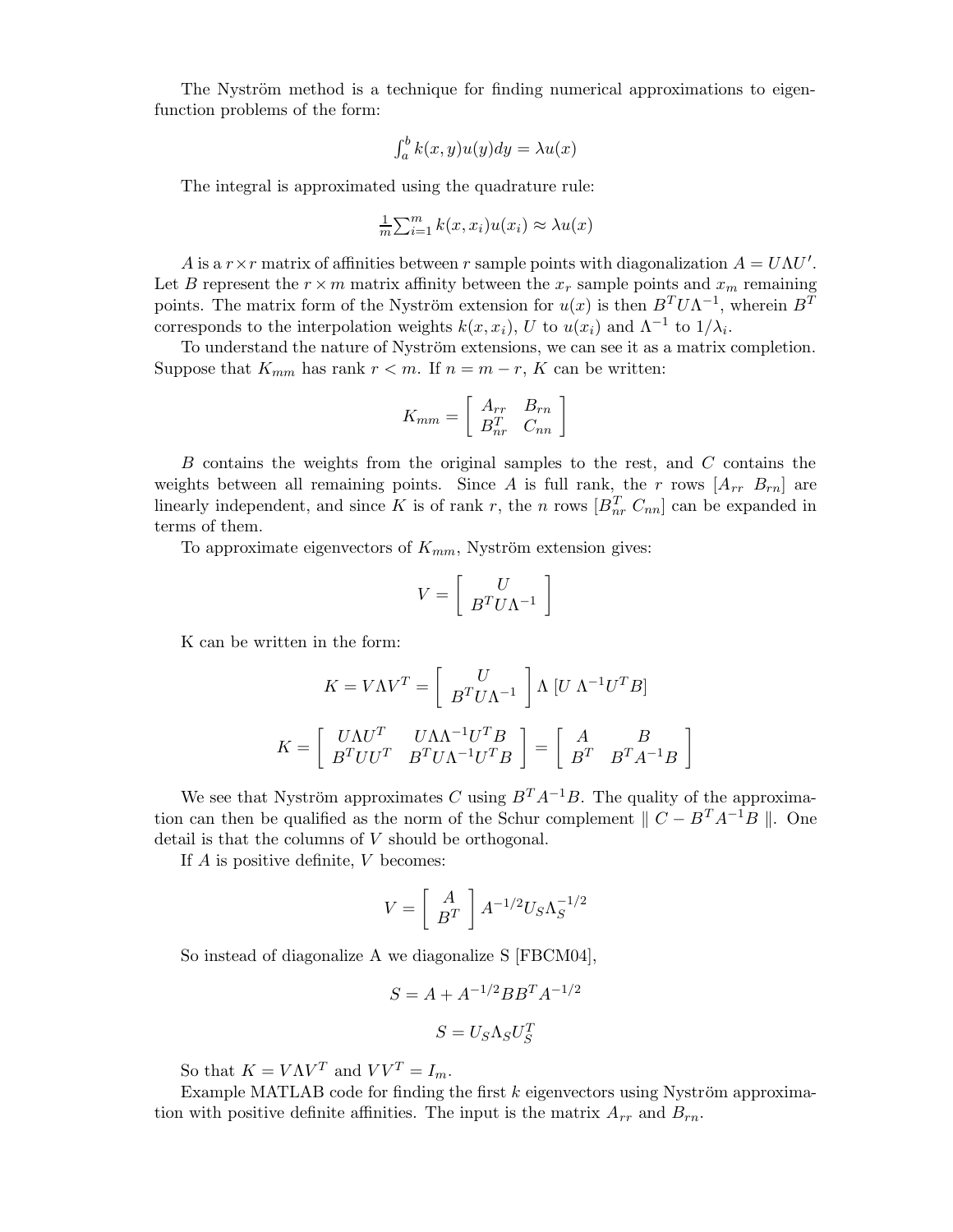$\%$  normalisation for NCut  $d1 = sum([A;B'],1);$  $d2 = sum(B,1) + sum(B',1)^*pinv(A)^*B;$  $dhat = sqrt(1./[d1 d2])$ ;  $A = A.*(dhat(1:r)*dhat(1:r))$ ;  $B = B.*(dhat(1:r)*dhat(r+(1:n))');$ % Pseudoinverse of A preventing redundancy (linear dependence) in the random samples  $\text{Asi} = \text{sqrt}(\text{pinv}(A));$ % Matrix to diagonalize  $S = A + Asi*B*B*Asi;$  $[Us, Ls, T] = svd(S);$ % Eigenvector approximation  $V = [A;B']^*Asi^*Us^*pinv(sqrt(Ls));$ % First k eigenvectors in E for  $i = 2:k+1$ ,  $E(:,i-1) = V(:,i)$ ./ $V(:,1);$ end